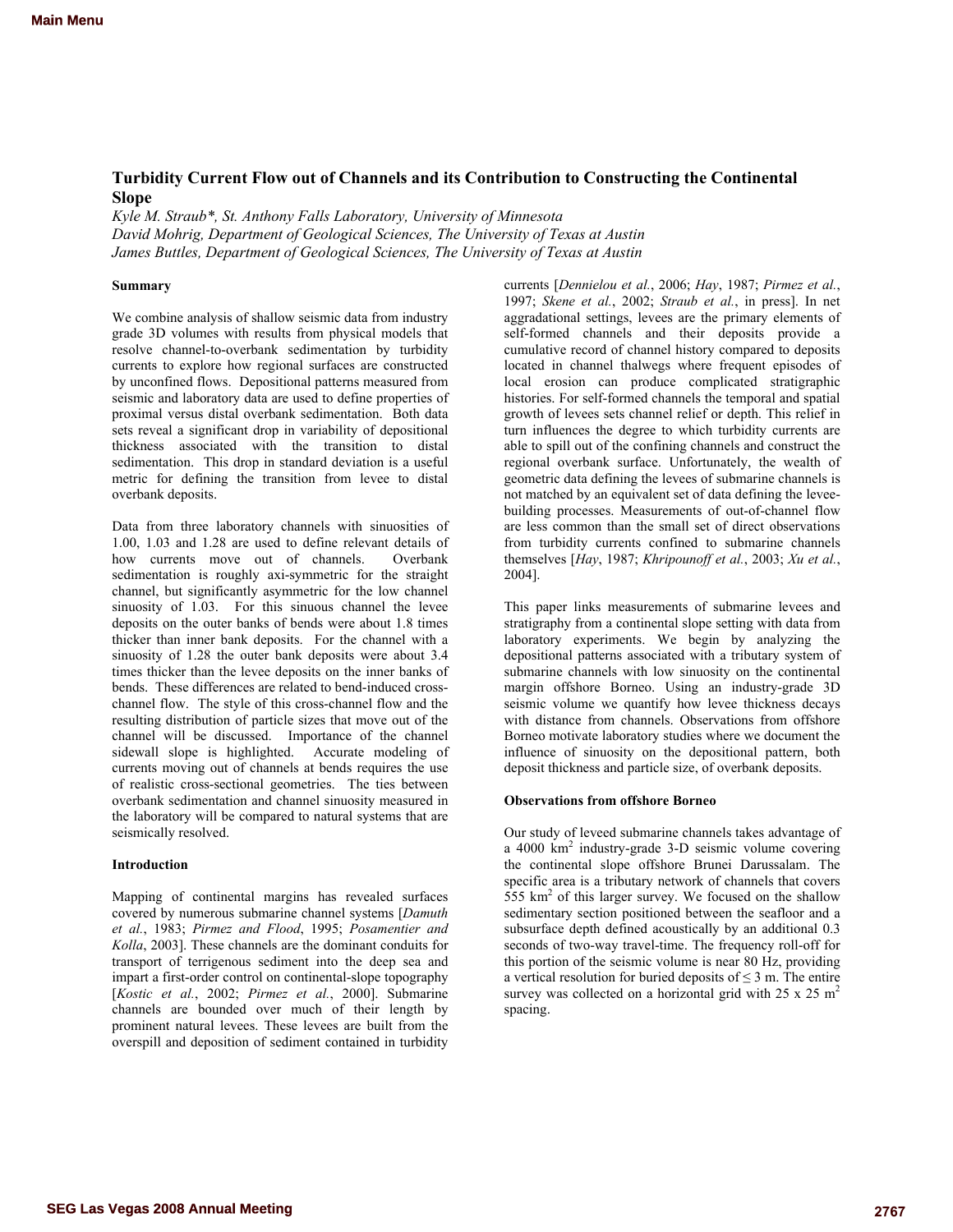# **Turbidity Current Flow out of Channels**

In the study area the continental shelf-slope break occurs at a water-depth of ~200 m. The seabed then descends for the next roughly 60 km until reaching the floor of the Borneo Trough at a water depth of 2800. The upper slope is characterized by a relatively steep average gradient of  $3.2^\circ$ . Superimposed on this regional dipping surface are several tributary networks of submarine channels and a series of strike-parallel ridges. These ridges are the product of diaperism by mobile overpressured shale [*Demyttenaere et al.*, 2000; *Ingram et al.*, 2004; *van Rensbergen et al.*, 1999]. The combination of the high surface gradient and shale diapirism has lead to multiple mass-failure events on the upper slope.

We produced a map of sediment deposition associated with the leveed channels utilizing regional maps of two surfaces, the seafloor and a prominent horizon in the shallow subsurface (Yellow Horizon in Figure 1). Using the 3D seismic volume we have mapped the shallow  $\leq 0.25$  sec TWT below seafloor) regional surface beneath the network of interest. The subsurface horizon mapped was chosen because it possesses consistently strong reflection amplitude that allowed us to track the horizon beneath the majority of the network area. Inspection of a map of this surface reveals a dearth of local topography associated with paleo-channels, as well as a laterally persistent detachment scarp and slide plane associated with a regionally extensive, mass-failure event. Development of the leveed channels on top of the regional extensive and relatively smooth slide plane provides us with the simplest possible initial condition for studying the evolution of aggradational submarine channels.

A map of sediment deposition associated with the channel network was created by differencing the seafloor and subsurface horizons. Thick levee deposits define the margins of every channel and indicate that this tributary network grew under net depositional conditions.

To characterize the overbank depositional pattern we have performed the following analysis. First, we identified the location of every grid node on the thickness map that corresponds to a channel thalweg. With this network in place we calculated the path length to the nearest channel thalweg for every grid node on the map. This allowed us to examine every local measure of thickness as a function of distance from the closest channel thalweg. We then sorted and assembled all of the data points using this distance. The binning width was 25 m. Collapsing the data onto a single trendline allows us to capture both the mean depositional signal as well as the magnitude of variability about this trend associated with local topographic effects. Mean thickness and coefficient of variation, *CV*, defining both levee and background overbank deposition are presented in Figure 2.



Figure 1: A) Characteristic stike-oriented seismic line for study region showing portion of the regional stratigraphy from the seafloor (blue line) to regional (Yellow) horizon. B) Deposit thickness measured between seafloor and regionally (Yellow) mapped subsurface horizon. Contour interval is 25 m. Dashed lines mark location of failure scarp. Insert delineates location of study region.

The plot of average sediment thickness versus distance from a channel center allows us to define and characterize three depositional zones. The first zone makes up the channels themselves. Average channel half-width is 125 m and over this distance deposit thickness increases from 65 m at the thalweg to 122 m at the levee crest**.** The second zone defines the average levee form and runs between 125 m to 2200 m from a channel centerline. Over this distance, sediment thickness drops from 122 m at the levee crest to 55 m its distal termination. It is not obvious where to place the distal end of the levee based only on mean thickness. We have refined the location by taking advantage of the spatial structure in the coefficient of variation for deposit thickness. Coefficient of variation maintains an approximately constant value for a distance up to 2200 m from a channel center. After this point values for *CV* decrease with increasing separation from a channel. We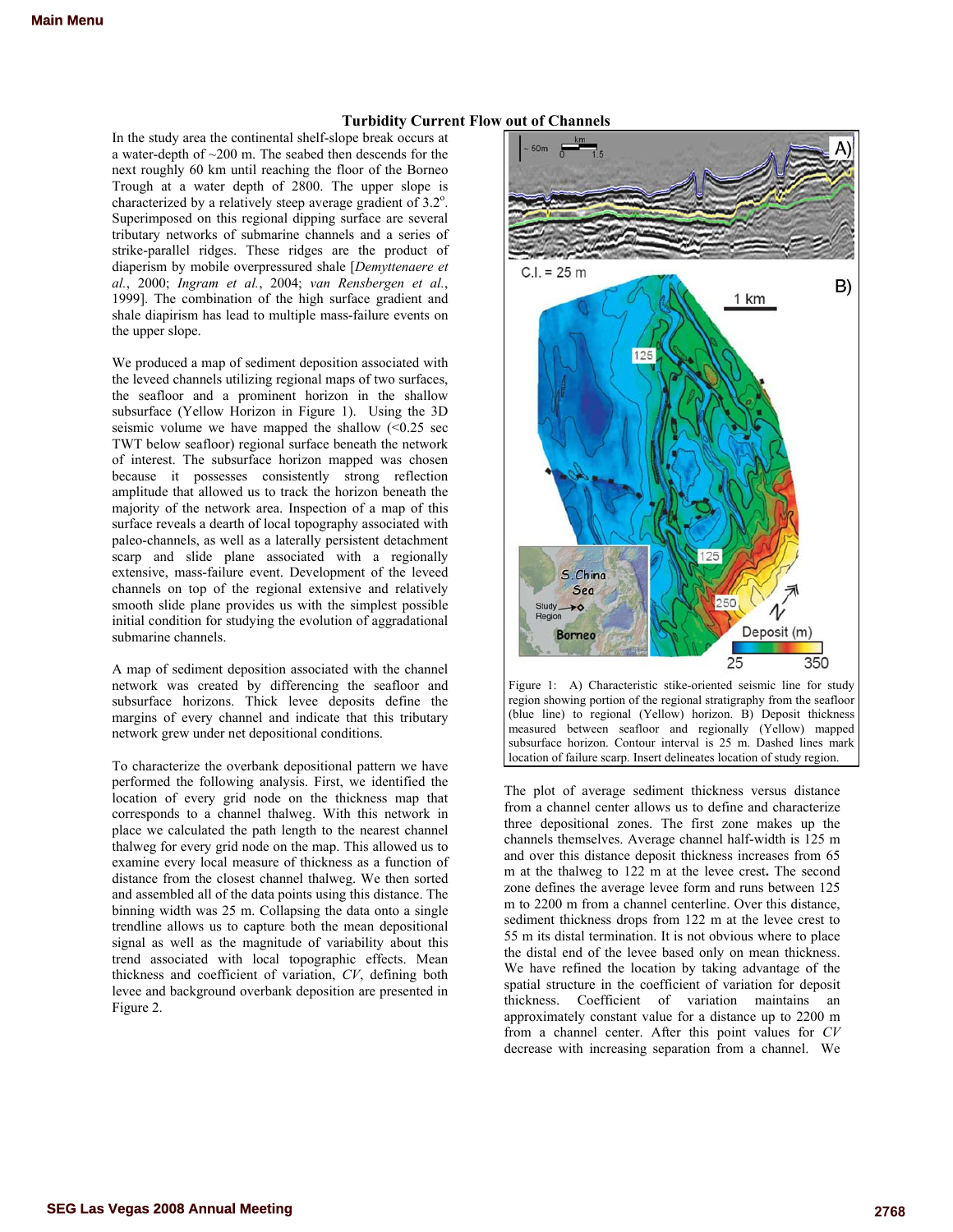# **Turbidity Current Flow out of Channels**

take the transition from a roughly constant *CV* to a continuously decreasing one as defining the boundary between the levee and background overbank surface. We expect a greater variation in depositional thickness to be associated with focused levee deposition versus the background sedimentation building the regional overbank surface. Sedimentation on the distal overbank has produced a deposit with a nearly constant thickness of 55 m.



Analysis of the three depositional zones reveals two system properties that are particularly relevant to inferring behavior of the evolving network. First, sedimentation in channel thalwegs is 1.3 times greater than the background deposition associated with the far-field overbank surface. This difference results in progressive elevation of channels above their overbank surface with overall slope deposition. The observed ratio of in-channel deposition rate to far-field deposition rate is similar to the Amazon system [*Pirmez et al., 2000*] and based off results from reduced-scale experiments [*Mohrig and Buttles, 2007*] points to currents that are at least 5 times thicker than the local channel depth. Second, 89% of the total deposit volume contained within the mapped region is found within overbank deposits (levees and regional overbank). This observation points to the relative importance of levee deposits in evolution of continental margins relative to channel bottom deposits (Table 1).

The submarine channels offshore Brunei are relatively low sinuosity. To quantify the influence of sinuosity on overbank deposition and quantify the dynamics of levee building we performed several reduced scale laboratory experiments.

| $17 \mathrm{km}^3$ of slope deposit<br>(area: 192 km <sup>2</sup> ) | area | % of total   % of total deposit  <br>volume |
|---------------------------------------------------------------------|------|---------------------------------------------|
| Channel bottom                                                      | 11   | 11                                          |
| Levee                                                               | 81   | 85                                          |
| Regional Overbank                                                   | ×    |                                             |

Table 1: Percent of total area and deposit volume for three depositional enivronments in study region between the seafloor and (Yellow) regional subsurface horizon.

#### **Observations from laboratory experiments**

The influence of channel bends on turbidity current flow out of channels was studied in the laboratory at reduced scale. We monitored the evolution of channel and overbank topography resulting from deposition of turbidity currents interacting with three laboratory channels. The three channels had sinuosities of 1.00, 1.03, and 1.28.

The aim of our experimental study was to quantify the relative importance of two commonly sited processes by which sediment is transferred from channelized turbidity currents to overbank flow: flow splitting and flow spilling. Flow splitting describes a process where the upper fraction of the flow traveling above the channel detaches from the body of the current as it moves through a channel bend. This detachment takes place along the outer bank of a bend [*Piper and Normark, 1983*]. Flow spilling, however, is not a site-specific mechanism. Flow spilling describes a process in which a suprachannel fraction of a current spreads laterally as a result of the gravitational collapse of the supra-channel flow [*Clark and Pickering, 1996*].

The experiments were performed in a tank 5 m long, 5 m wide and 1.2 m deep. Within this basin we constructed the three experimental channels, each had the same mean width and depth. The planform shape of the channels was designed using sine-generated curves. The 1.03 and 1.28 sinuosity channels had 3 channel bends. 10-32 turbidity currents were released into each experimental channel. Current thickness at the channel entrance was held constant at 0.1 m; the initial depth of the channels. Current Froude numbers varied between  $0.5 - 0.7$ . All turbidity currents were composed of the same mixture of clear water, dissolved CaCl<sub>2</sub>, and suspended sediment. This mixture produced currents that entered the channel with an absolute density of  $1021 \text{ kg/m}^3$ . D10, D50, and D90 of the sediment were  $12.9 \mu m$ ,  $31.0 \mu m$ , and  $52.1 \mu m$  respectively.

Maps of the channel form following each experimental current were produced using either a 1-MHz ultrasonic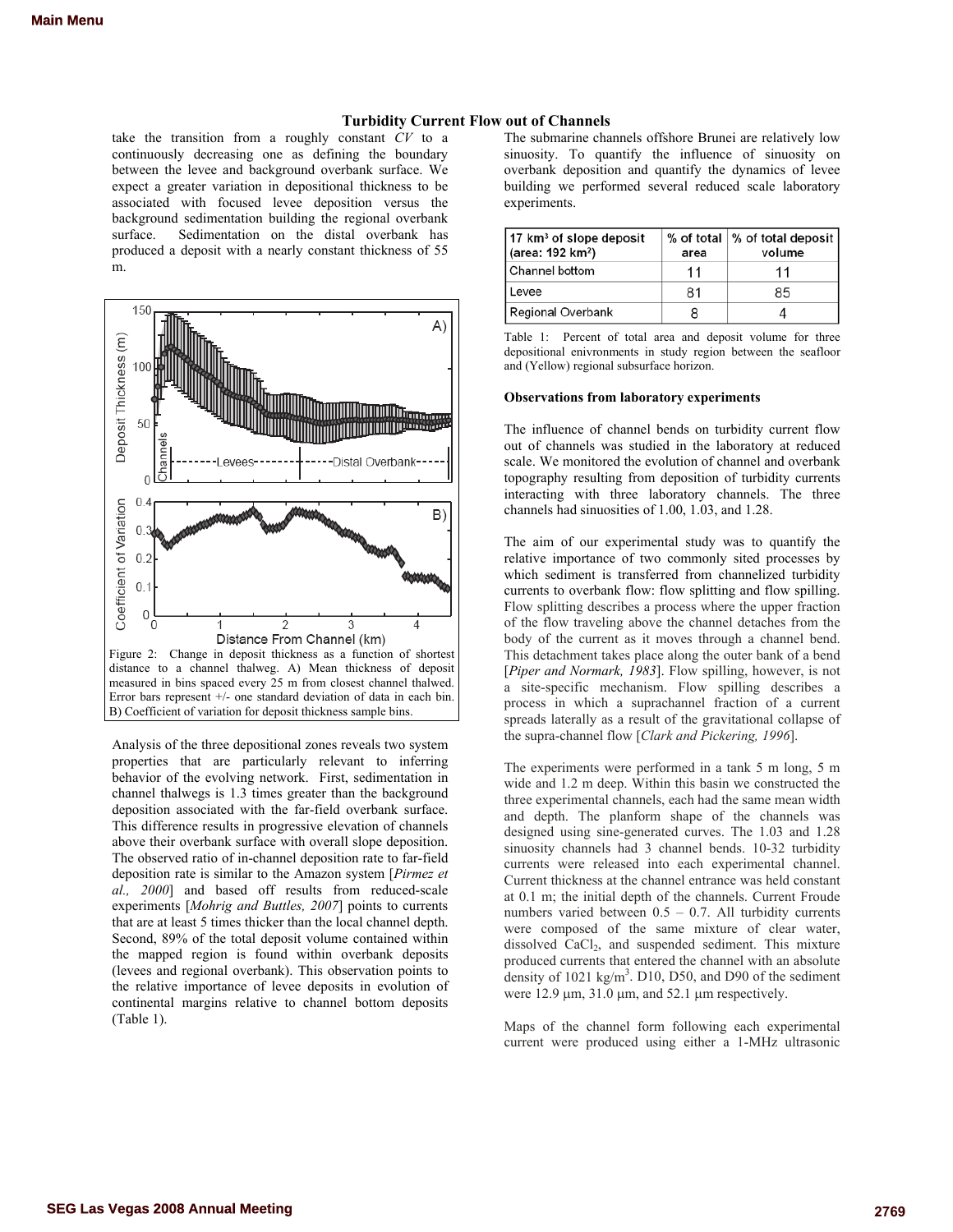# **Turbidity Current Flow out of Channels**

transducer connected to a pulse-receiver box or a submerged 1KHz long range displacement laser connected to a datalogger. The precision at each location for the two data collection systems is better than 0.2 mm. This resolution makes it possible to successfully determine the patterns of sediment deposition associated with individual currents by differencing successive maps of channel topography.

Following the last current in each experiment, the water level in the basin was lowered, and the deposit was allowed to dry. After drying, the deposit was sampled for particlesize characterization. The sediment samples were then analyzed with a Horiba LA-300 laser-particle size analyzer (LPSA). The LPSA uses a diode laser to accurately measure a distribution of sizes from 0.001 to 0.3 mm in nominal diameter.

Cross-channel asymmetry of overbank deposits resulting from flow splitting was characterized by comparing the levee crest deposit thickness of the inner and outer bank levees at bend apexes. For the straight channel experiment overbank sedimentation was roughly axi-symetric. For the low sinuosity channel, outer bend levee deposits were 1.8 times thicker than inner bend levee deposits. This ratio increased for the high sinuosity channel where outer bend levee deposits were 3.4 times thicker than inner bend levee deposits.

Next we compared the total amount of sediment deposited in the overbank environment for the three channel configurations. For this calculation we utilized the first 10 deposits in each experiment, measured over the first 1.5 m of channel length from the channel entrance. The total amount of overbank sedimentation in the 1.03 sinuosity channel was 1.12 times greater than the straight channel. This ratio was slightly higher for the 1.28 sinuosity channel where the overbank sedimentation was 1.31 times greater than the straight channel. The combination of these observations with the measurements of deposit asymmetry at channel bend apexes illustrate that planform irregularity imparts significant spatial variability in thickness of proximal overbank deposits but has a minimal affect on the total volume of overbank sedimentation.

Finally, we observed a strong asymmetry in the crosschannel deposit grain size pattern at bend apexes (Figure 3). This asymmetry was so great that outer bank levee crest deposits were as course as deposits in the adjacent channel thalweg. This depositional pattern suggests cross-channel flow in bends is strongly influenced by runup of currents onto outer channel bend banks. Past studies have demonstrated that the magnitude of runup is strongly influenced by the surface slopes [*Hungr et al., 1984*]. This observation illustrates that accurate modeling of currents moving out of channels at bends will require the use of realistic cross-sectional geometries.



Figure 3: Maps from the 1.28 sinuosity channel. Channel flow was from left to right. A) Map of deposit thickness resulting from sedimentation by 24 turbidty currents. Contour interval is 5 mm. Gray bold lines represent location of channel margin prior to deposition of turbidity currents. B) Map of median (D50) particle size for the deposit of 24 turbidiity currents.

## **Conclusions**

- 1) Irregularity in channel planform affects local variability in thickness of proximal overbank deposits (e.g., inner versus outer banks of bend).
- 2) Irregularity in channel planform weakly influences the total amount of overbank sedimentation. We found that high sinuosity & straight experimental channels produce the same degree of overbank sedimentation.
- 3) Overbank sedimentation rates on Quaternary Amazon submarine fan and Brunei continental slope is  $\sim 80 \%$ of channel-bed sedimentation rates. This condition in experimental channels requires thick turbidity currents,  $\geq$  5x channel depth.
- 4) Recent sedimentation on Brunei continental slope is 89 % overbank deposits and 11 % channel-bed deposits.

### **Acknowledgements**

We thank Brunei Shell Petroleum for permission to publish seismic data from offshore Brunei Darussalam. Support for our research was provided by Shell International Exploration and Production Inc. and by the STC Program of the National Science Foundation via the National Center for Earth-Surface Dynamics under Agreement Number EAR-0120914.